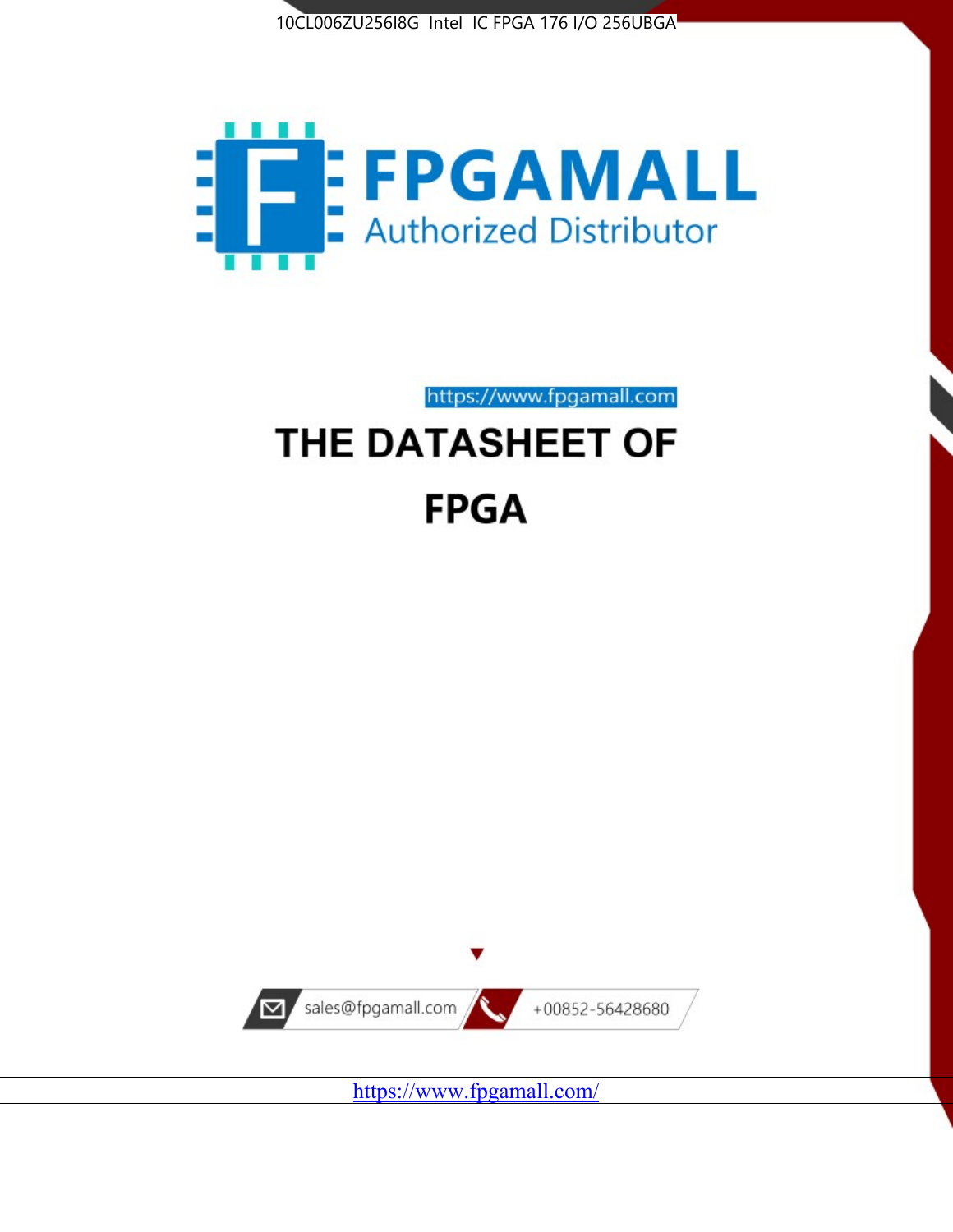10CL006ZU256I8G Intel IC FPGA 176 I/O 256UBGA



# **Intel® Cyclone® 10 LP Device Overview**



**C10LP51001 | 2020.05.21** Latest document on the web: **[PDF](https://www.intel.com/content/dam/www/programmable/us/en/pdfs/literature/hb/cyclone-10/c10lp-51001.pdf)** | **[HTML](https://www.intel.com/content/www/us/en/programmable/documentation/hci1490246873896.html)**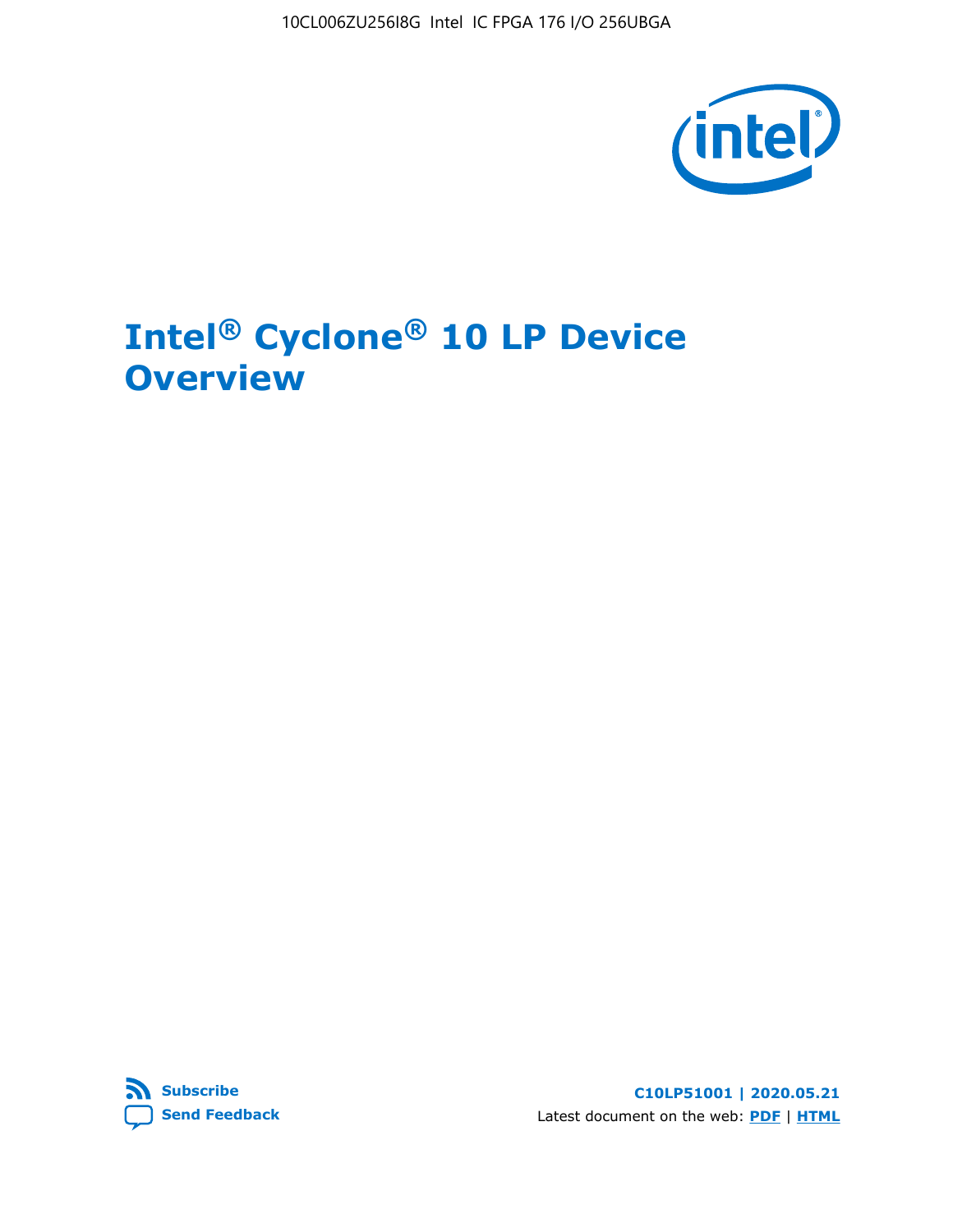

**Contents** 

## **Contents**

| Document Revision History for Intel Cyclone 10 LP Device Overview10 |  |
|---------------------------------------------------------------------|--|

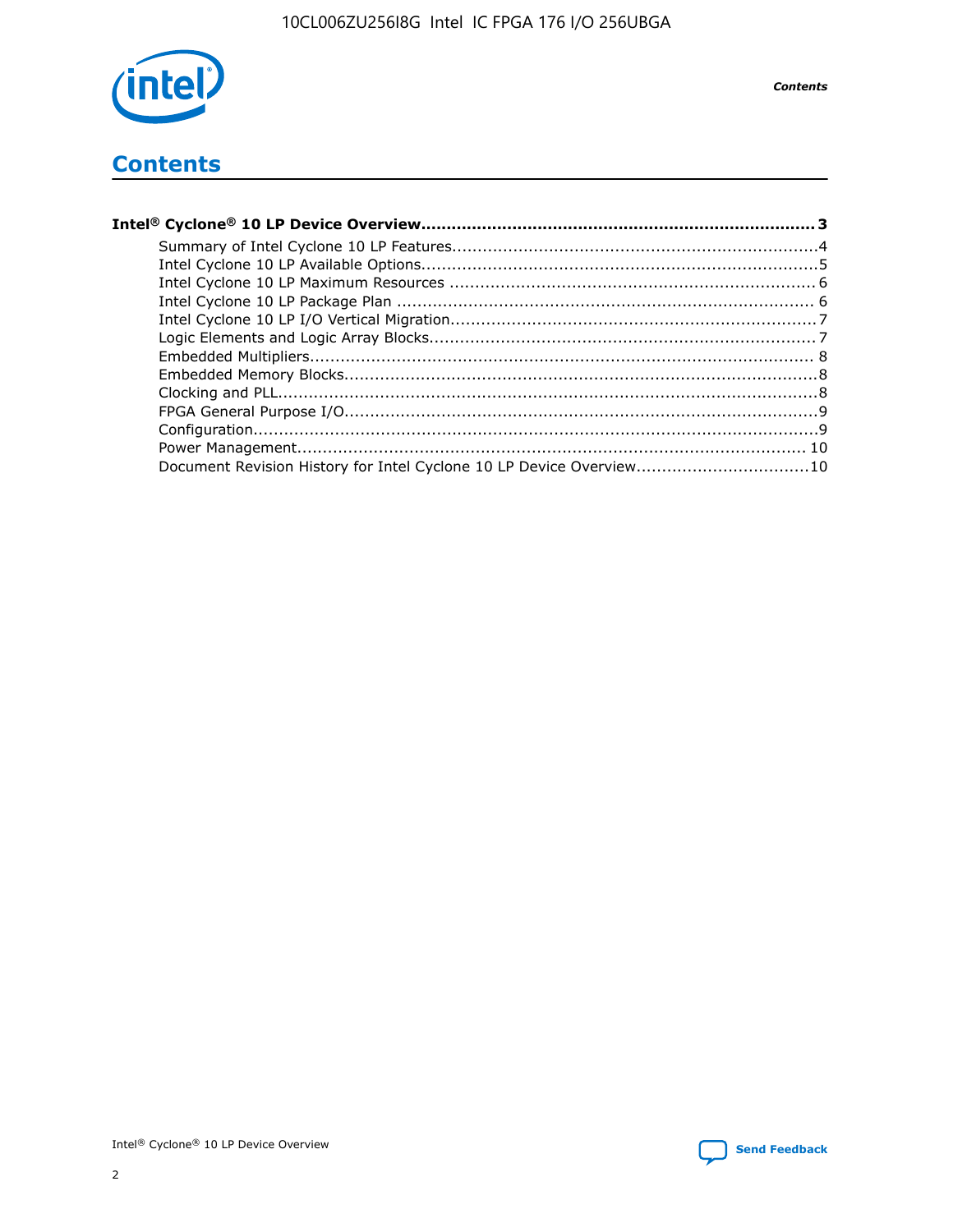

# **Intel® Cyclone® 10 LP Device Overview**

The Intel® Intel Cyclone® 10 LP FPGAs are optimized for low cost and low static power, making them ideal for high-volume and cost-sensitive applications.

Intel Cyclone 10 LP devices provide a high density sea of programmable gates, onboard resources, and general purpose I/Os. These resources satisfies the requirements of I/O expansion and chip-to-chip interfacing. The Intel Cyclone 10 LP architecture suits smart and connected end applications across many market segments:

- Industrial and automotive
- Broadcast, wireline, and wireless
- Compute and storage
- Government, military, and aerospace
- Medical, consumer, and smart energy

The free but powerful Intel Quartus® Prime Lite Edition software suite of design tools meets the requirements of several classes of users:

- Existing FPGA designers
- Embedded designers using the FPGA with Nios® II processor
- Students and hobbyists who are new to FPGA

Advanced users who require access to the full IP Base Suite can subscribe to the Intel Quartus Prime Standard Edition or purchase the license separately.

#### **Related Information**

- [Software Development Tools, Nios II Processor](https://www.altera.com/products/processors/design-tools.html) Provides more information about the Nios II 32-bit soft IP processor and Embedded Design Suite (EDS).
- [Intel Quartus Prime IP Base Suite](https://www.altera.com/products/intellectual-property/design/ip-base-suite.html)
- **[Intel Quartus Prime Editions](https://www.altera.com/products/design-software/fpga-design/quartus-prime/download.html)**

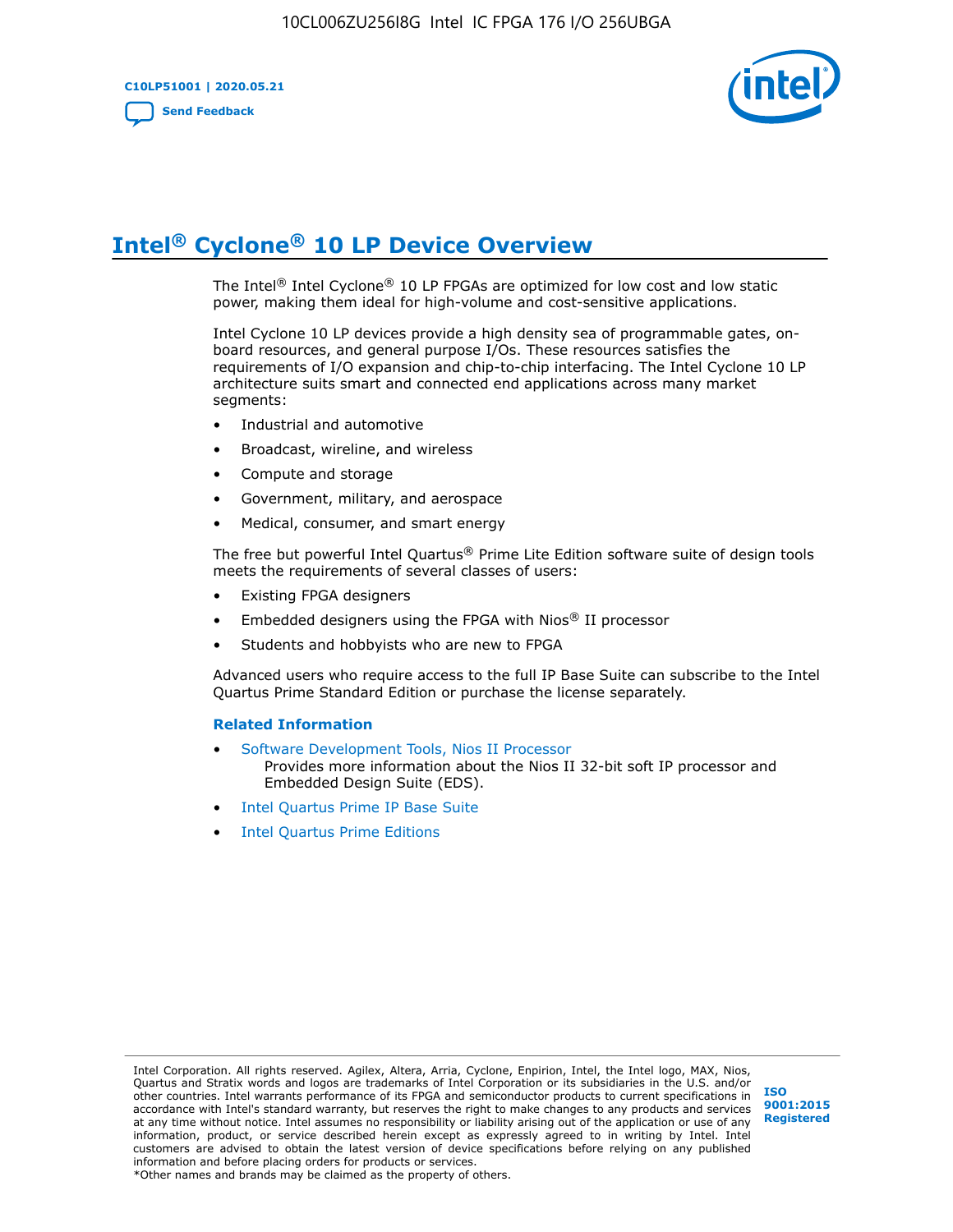

## **Summary of Intel Cyclone 10 LP Features**

## **Table 1. Summary of Features for Intel Cyclone 10 LP Devices**

| <b>Feature</b>                  | <b>Description</b>                                                                                                                                                                                                                                        |
|---------------------------------|-----------------------------------------------------------------------------------------------------------------------------------------------------------------------------------------------------------------------------------------------------------|
| Technology                      | Low-cost, low-power FPGA fabric<br>$\bullet$<br>1.0 V and 1.2 V core voltage options<br>Available in commercial, industrial, and automotive temperature grades                                                                                            |
| Packaging                       | Several package types and footprints:<br>٠<br>- FineLine BGA (FBGA)<br>- Enhanced Thin Quad Flat Pack (EQFP)<br>- Ultra FineLine BGA (UBGA)<br>- Micro FineLine BGA (MBGA)<br>Multiple device densities with pin migration capability<br>RoHS6 compliance |
| Core architecture               | Logic elements (LEs)-four-input look-up table (LUT) and register<br>$\bullet$<br>Abundant routing/metal interconnect between all LEs<br>٠                                                                                                                 |
| Internal memory<br>blocks       | M9K-9-kilobits (Kb) of embedded SRAM memory blocks, cascadable<br>$\bullet$<br>Configurable as RAM (single-port, simple dual port, or true dual port), FIFO buffers, or ROM<br>٠                                                                          |
| Embedded multiplier<br>blocks   | One $18 \times 18$ or two 9 $\times$ 9 multiplier modes, cascadable<br>$\bullet$<br>Complete suite of DSP IPs for algorithmic acceleration<br>$\bullet$                                                                                                   |
| Clock networks                  | Global clocks that drive throughout entire device, feeding all device quadrants<br>٠<br>Up to 15 dedicated clock pins that can drive up to 20 global clocks                                                                                               |
| Phase-locked loops<br>(PLLs)    | Up to four general purpose PLLs<br>٠<br>Provides robust clock management and synthesis<br>$\bullet$                                                                                                                                                       |
| General-purpose I/Os<br>(GPIOs) | Multiple I/O standards support<br>$\bullet$<br>Programmable I/O features<br>$\bullet$<br>True LVDS and emulated LVDS transmitters and receivers<br>٠<br>On-chip termination (OCT)                                                                         |
| SEU mitigation                  | SEU detection during configuration and operation                                                                                                                                                                                                          |
| Configuration                   | Active serial (AS), passive serial (PS), fast passive parallel (FPP)<br>$\bullet$<br>JTAG configuration scheme<br>٠<br>Configuration data decompression<br>Remote system upgrade<br>٠                                                                     |

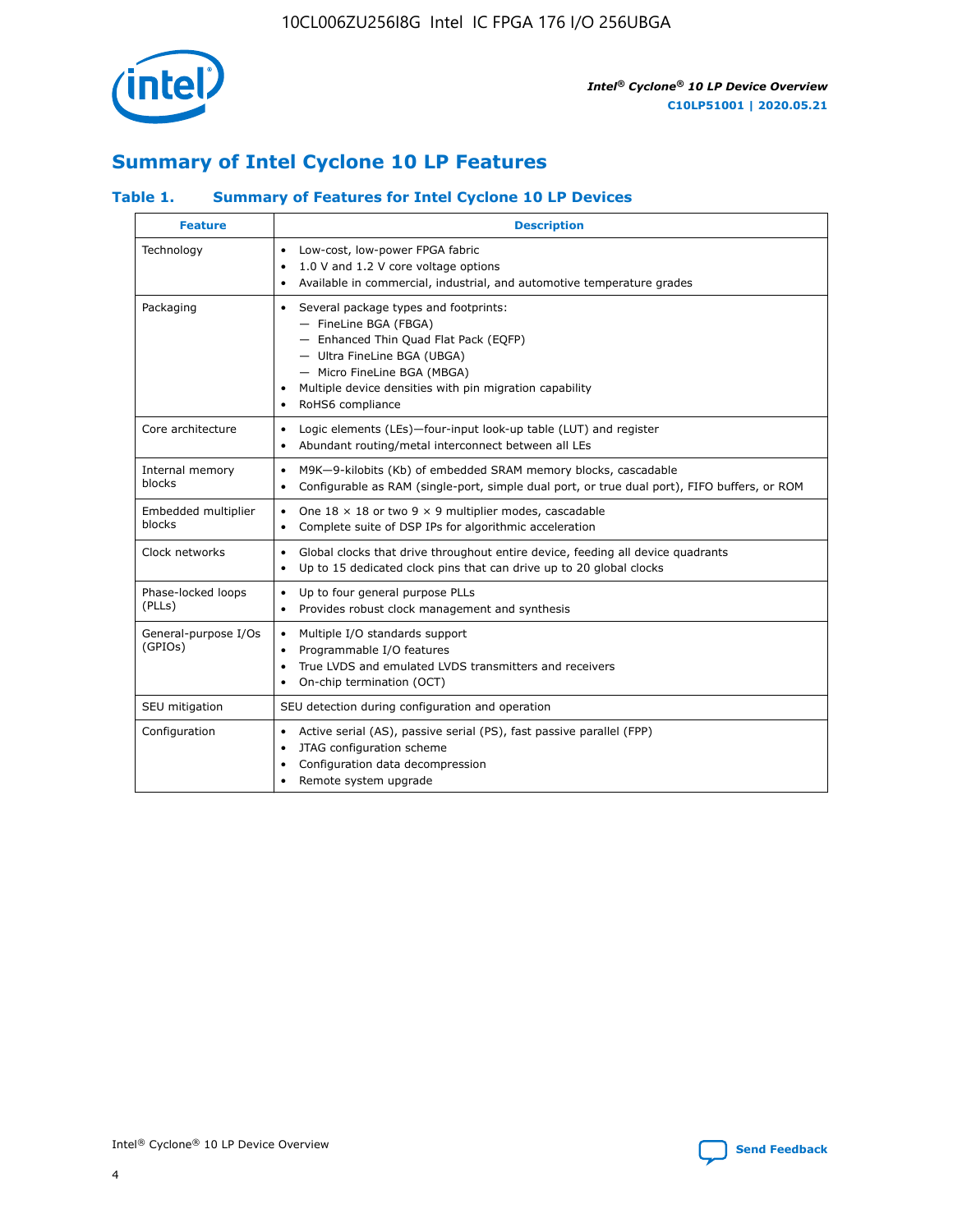*Intel® Cyclone® 10 LP Device Overview* **C10LP51001 | 2020.05.21**



## **Intel Cyclone 10 LP Available Options**

#### **Figure 1. Sample Ordering Code and Available Options for Intel Cyclone 10 LP Devices —Preliminary**



#### **Related Information**

#### [Extended Temperature Device Support](https://www.intel.com/content/www/us/en/products/programmable/temperature.html)

Lists the ordering part number of devices that support the extended industrial operating temperature, the devices' operational speed grade, and Intel Quartus Prime option to set for performing timing analysis at the extended junction temperature range.

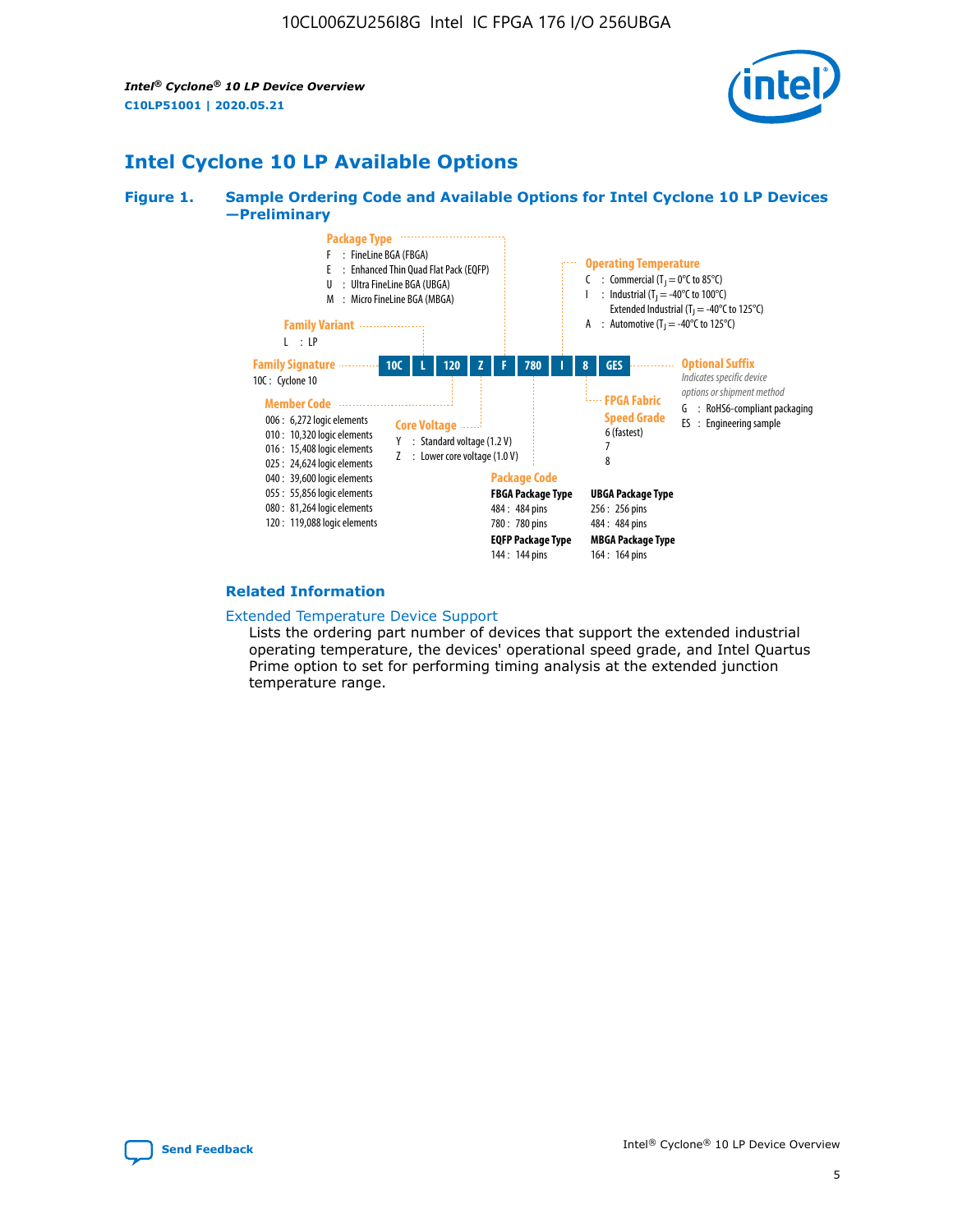

## **Intel Cyclone 10 LP Maximum Resources**

### **Table 2. Maximum Resource Counts for Intel Cyclone 10 LP Devices**

|                           | <b>Resource</b>  | <b>Device</b>  |                |                |                |                |                |                |                |
|---------------------------|------------------|----------------|----------------|----------------|----------------|----------------|----------------|----------------|----------------|
|                           |                  | <b>10CL006</b> | <b>10CL010</b> | <b>10CL016</b> | <b>10CL025</b> | <b>10CL040</b> | <b>10CL055</b> | <b>10CL080</b> | <b>10CL120</b> |
| Logic Elements (LE)       |                  | 6,272          | 10,320         | 15,408         | 24,624         | 39,600         | 55,856         | 81,264         | 119,088        |
| M9K                       | <b>Block</b>     | 30             | 46             | 56             | 66             | 126            | 260            | 305            | 432            |
| Memory                    | Capacity<br>(Kb) | 270            | 414            | 504            | 594            | 1,134          | 2,340          | 2,745          | 3,888          |
| $18 \times 18$ Multiplier |                  | 15             | 23             | 56             | 66             | 126            | 156            | 244            | 288            |
| <b>PLL</b>                |                  | 2              | 2              | 4              | 4              | $\overline{4}$ | 4              | $\overline{4}$ | 4              |
| Clock                     |                  | 20             | 20             | 20             | 20             | 20             | 20             | 20             | 20             |
| Maximum I/O               |                  | 176            | 176            | 340            | 150            | 325            | 321            | 423            | 525            |
| Maximum LVDS              |                  | 65             | 65             | 137            | 52             | 124            | 132            | 178            | 230            |

## **Intel Cyclone 10 LP Package Plan**

#### **Table 3. Package Plan for Intel Cyclone 10 LP Devices**

The GPIO counts do not include the DCLK pins. The LVDS counts include DIFFIO and DIFFCLK pairs only-LVDS I/Os with both p and n pins. Refer to the related information.

| <b>Device</b> | <b>Package</b>              |                                    |                      |                           |             |                             |             |                           |             |                           |              |                             |             |
|---------------|-----------------------------|------------------------------------|----------------------|---------------------------|-------------|-----------------------------|-------------|---------------------------|-------------|---------------------------|--------------|-----------------------------|-------------|
|               | <b>Type</b>                 |                                    | M164<br>164-pin MBGA | 256-pin UBGA              | <b>U256</b> | <b>U484</b><br>484-pin UBGA |             | E144<br>144-pin EQFP      |             | <b>F484</b>               | 484-pin FBGA | <b>F780</b><br>780-pin FBGA |             |
|               | <b>Size</b>                 | $8 \text{ mm} \times 8 \text{ mm}$ |                      | $14$ mm $\times$ 14<br>mm |             | $19$ mm $\times$ 19<br>mm   |             | $22$ mm $\times$ 22<br>mm |             | $23$ mm $\times$ 23<br>mm |              | $29$ mm $\times$ 29<br>mm   |             |
|               | <b>Ball</b><br><b>Pitch</b> | $0.5$ mm                           |                      | $0.8$ mm                  |             | $0.8$ mm                    |             | $0.5$ mm                  |             | 1.0 <sub>mm</sub>         |              | $1.0 \text{ mm}$            |             |
|               | I/O<br><b>Type</b>          | <b>GPIO</b>                        | <b>LVDS</b>          | <b>GPIO</b>               | <b>LVDS</b> | <b>GPIO</b>                 | <b>LVDS</b> | <b>GPIO</b>               | <b>LVDS</b> | <b>GPIO</b>               | <b>LVDS</b>  | <b>GPIO</b>                 | <b>LVDS</b> |
| 10CL006       |                             |                                    |                      | 176                       | 65          |                             |             | 88                        | 22          |                           |              |                             |             |
| 10CL010       |                             | 101                                | 26                   | 176                       | 65          |                             |             | 88                        | 22          |                           |              |                             |             |
| 10CL016       |                             | 87                                 | 22                   | 162                       | 53          | 340                         | 137         | 78                        | 19          | 340                       | 137          |                             |             |
| 10CL025       |                             |                                    | —                    | 150                       | 52          | —                           |             | 76                        | 18          |                           |              |                             |             |
| 10CL040       |                             |                                    |                      |                           |             | 325                         | 124         | -                         |             | 325                       | 124          |                             |             |
| 10CL055       |                             |                                    |                      |                           |             | 321                         | 132         |                           |             | 321                       | 132          |                             |             |
| 10CL080       |                             |                                    |                      |                           |             | 289                         | 110         |                           |             | 289                       | 110          | 423                         | 178         |
| 10CL120       |                             |                                    |                      |                           |             |                             |             |                           |             | 277                       | 103          | 525                         | 230         |

### **Related Information**

- [Why does the Intel Quartus Prime software device pin-out show a different](https://www.intel.com/content/altera-www/global/en_us/index/support/support-resources/knowledge-base/component/2020/why-does-intel--quartus--device-pinout-pin-count-shows-a-differe0.html) [number of pins compared to the Intel Cyclone 10 LP Device Overview?](https://www.intel.com/content/altera-www/global/en_us/index/support/support-resources/knowledge-base/component/2020/why-does-intel--quartus--device-pinout-pin-count-shows-a-differe0.html)
- [How is the LVDS pair count that is published in the Intel Cyclone 10 LP Device](https://www.intel.com/content/altera-www/global/en_us/index/support/support-resources/knowledge-base/component/2020/how-is-the-lvds-pair-count-in-intel--cyclone--10-device-overview.html) [Overview calculated?](https://www.intel.com/content/altera-www/global/en_us/index/support/support-resources/knowledge-base/component/2020/how-is-the-lvds-pair-count-in-intel--cyclone--10-device-overview.html)



Intel<sup>®</sup> Cyclone<sup>®</sup> 10 LP Device Overview **[Send Feedback](mailto:FPGAtechdocfeedback@intel.com?subject=Feedback%20on%20Intel%20Cyclone%2010%20LP%20Device%20Overview%20(C10LP51001%202020.05.21)&body=We%20appreciate%20your%20feedback.%20In%20your%20comments,%20also%20specify%20the%20page%20number%20or%20paragraph.%20Thank%20you.)** Send Feedback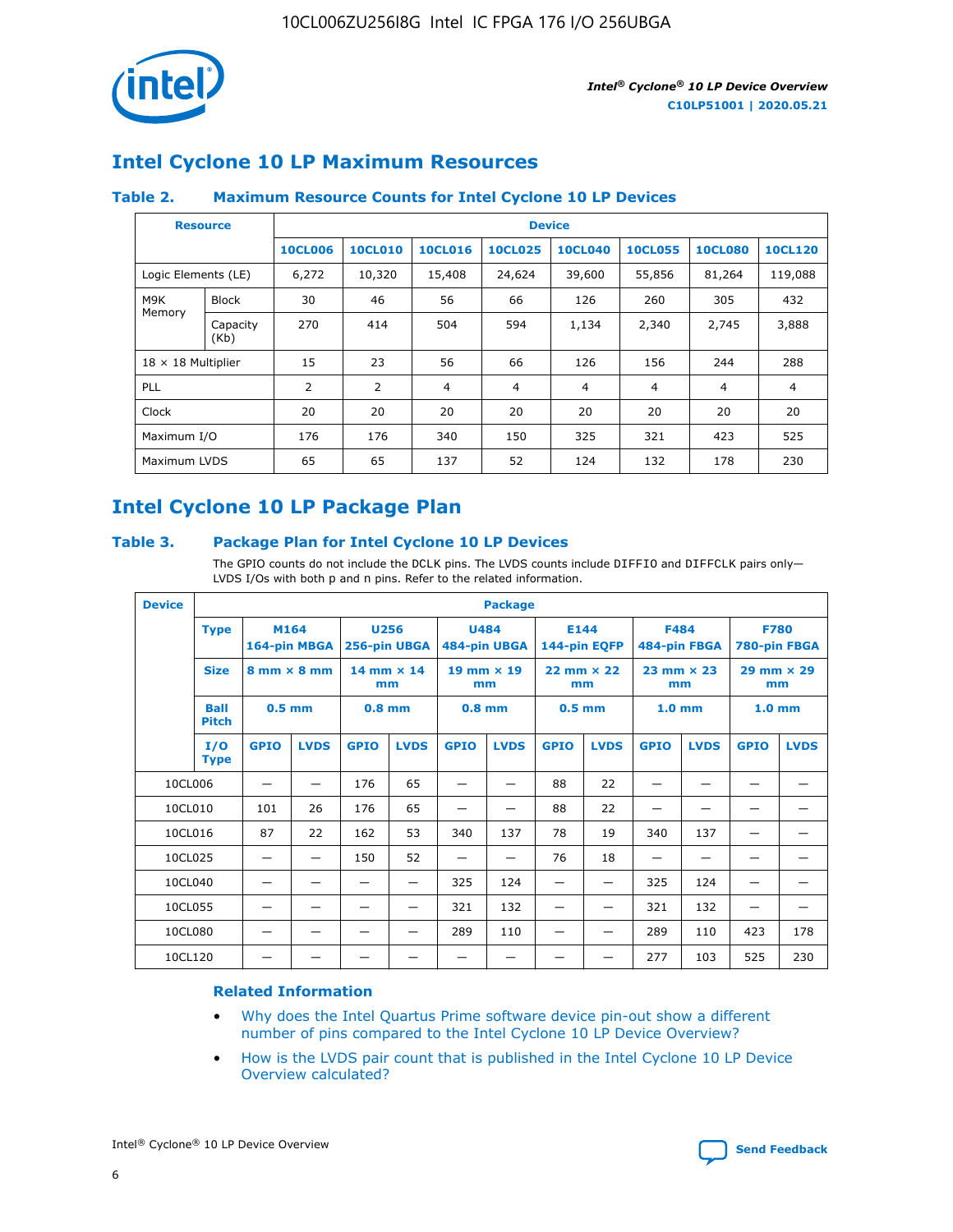*Intel® Cyclone® 10 LP Device Overview* **C10LP51001 | 2020.05.21**



## **Intel Cyclone 10 LP I/O Vertical Migration**

#### **Figure 2. Migration Capability Across Intel Cyclone 10 LP Devices**

- The arrows indicate the migration paths. The devices included in each vertical migration path are shaded. Devices with lesser I/O resources in the same path have lighter shades.
- To achieve full I/O migration across devices in the same migration path, restrict I/O usage to match the device with the lowest I/O count.



*Note:* To verify the pin migration compatibility, use the Pin Migration View window in the Intel Quartus Prime software Pin Planner.

## **Logic Elements and Logic Array Blocks**

The LAB consists of 16 logic elements (LE) and a LAB-wide control block. An LE is the smallest unit of logic in the Intel Cyclone 10 LP device architecture. Each LE has four inputs, a four-input look-up table (LUT), a register, and output logic. The four-input LUT is a function generator that can implement any function with four variables.

#### **Figure 3. Intel Cyclone 10 LP Device Family LEs**



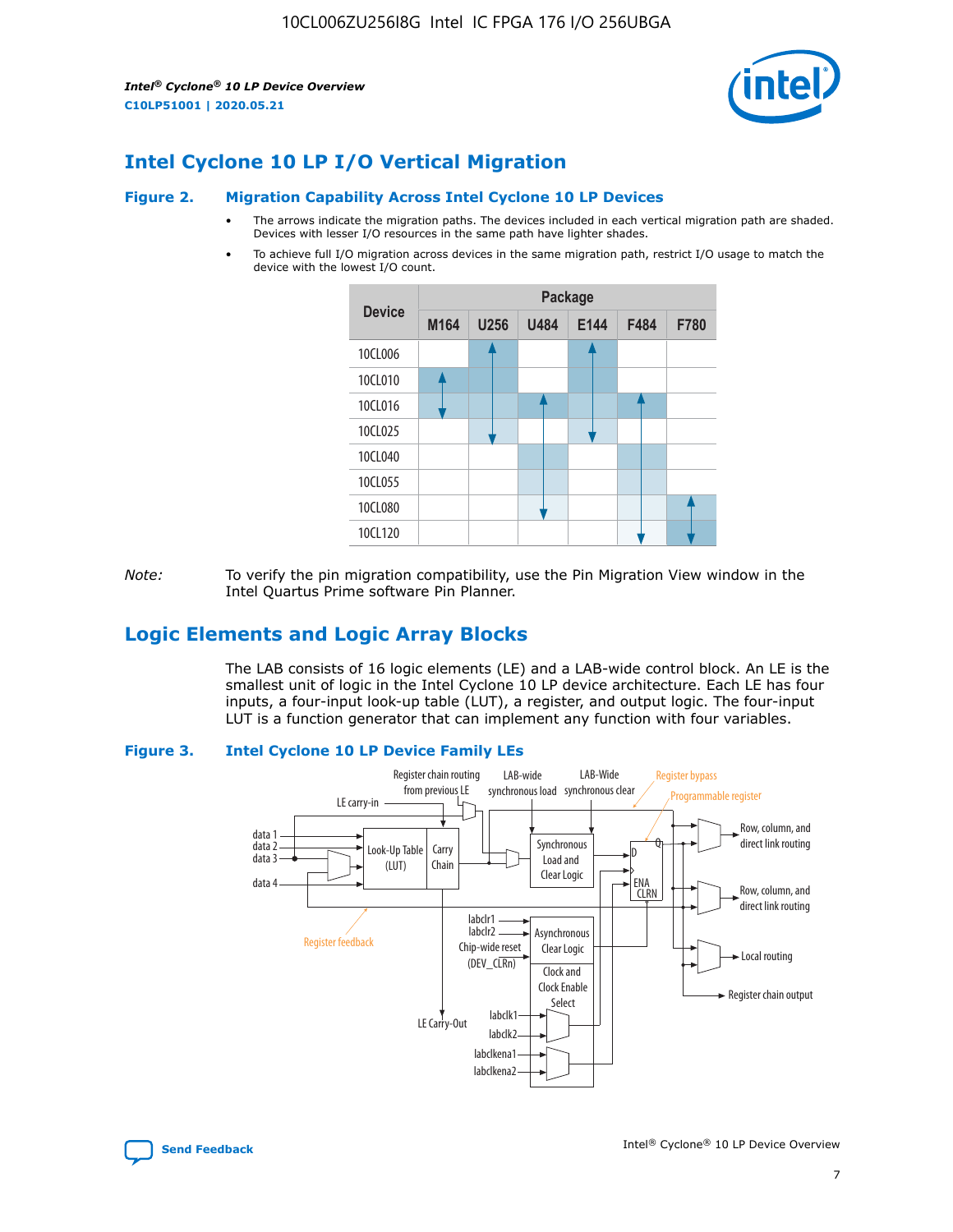

## **Embedded Multipliers**

Each embedded multiplier block in Intel Cyclone 10 LP devices supports one individual  $18 \times 18$ -bit multiplier or two individual 9  $\times$  9-bit multipliers. You can cascade the multiplier blocks to form wider or deeper logic structures.

You can control the operation of the embedded multiplier blocks using the following options:

- Parameterize the relevant IP cores with the Intel Quartus Prime parameter editor
- Infer the multipliers directly with VHDL or Verilog HDL

Intel and partners offer popular DSP IPs for Intel Cyclone 10 LP devices, including:

- Finite impulse response (FIR)
- Fast Fourier transform (FFT)
- Numerically controlled oscillator (NCO) functions

For a streamlined DSP design flow, the DSP Builder tool integrates the Intel Quartus Prime software with MathWorks Simulink and MATLAB design environments.

## **Embedded Memory Blocks**

The embedded memory structure consists of M9K memory blocks columns. Each M9K memory block of a Intel Cyclone 10 LP device provides 9 Kb of on-chip memory. You can cascade the memory blocks to form wider or deeper logic structures.

You can configure the M9K memory blocks as RAM, FIFO buffers, or ROM.

#### **Table 4. M9K Operation Modes and Port Widths**

| <b>Operation Modes</b> | <b>Port Widths</b>                           |
|------------------------|----------------------------------------------|
| Single port            | $x1, x2, x4, x8, x9, x16, x18, x32, and x36$ |
| Simple dual port       | $x1, x2, x4, x8, x9, x16, x18, x32, and x36$ |
| True dual port         | x1, x2, x4, x8, x9, x16, and x18             |

## **Clocking and PLL**

Intel Cyclone 10 LP devices feature global clock (GCLK) networks, dedicated clock pins, and general purpose PLLs.

- Up to 20 GCLK networks that drive throughout the device
- Up to 15 dedicated clock pins
- Up to four general purpose PLLs with five outputs per PLL

The PLLs provide robust clock management and synthesis for the Intel Cyclone 10 LP device. You can dynamically reconfigure the PLLs in user mode to change the clock phase or frequency.

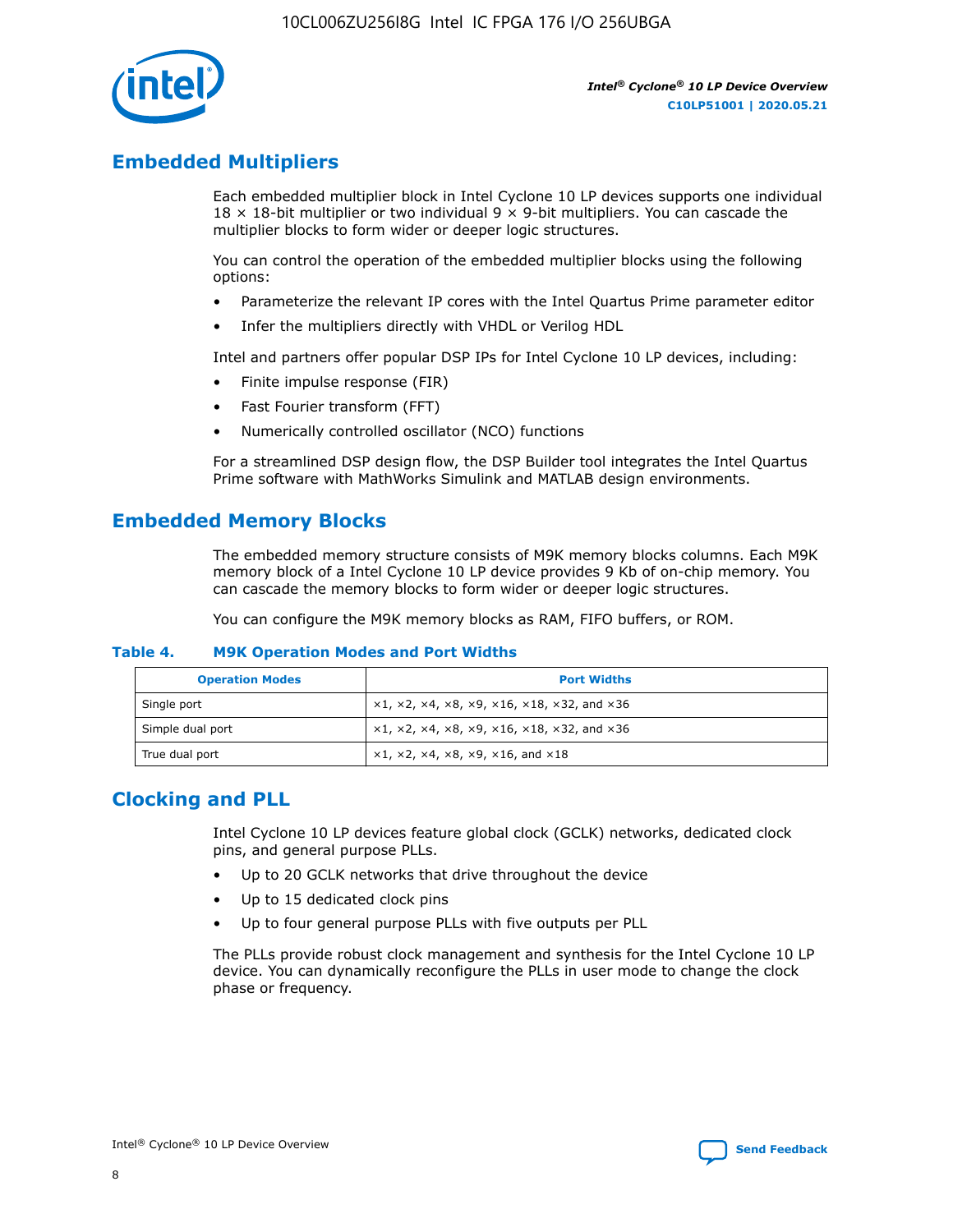10CL006ZU256I8G Intel IC FPGA 176 I/O 256UBGA

*Intel® Cyclone® 10 LP Device Overview* **C10LP51001 | 2020.05.21**



## **FPGA General Purpose I/O**

Intel Cyclone 10 LP devices offer highly configurable GPIOs with these features:

- Support for over 20 popular single-ended and differential I/O standards.
- Programmable bus hold, pull-up resistors, delay, and drive strength.
- Programmable slew rate control to optimize signal integrity.
- Calibrated on-chip series termination ( $R<sub>S</sub>$  OCT) or driver impedance matching ( $R<sub>S</sub>$ ) for single-endd I/O standards.
- True and emulated LVDS buffers with LVDS SERDES implemented using logic elements in the device core.
- Hot socketing support.

## **Configuration**

Intel Cyclone 10 LP devices use SRAM cells to store configuration data. Configuration data is downloaded to the Intel Cyclone 10 LP device each time the device powers up.

You can use EPCS or EPCQ (AS x1) flash configuration devices to store configuration data and configure the Intel Cyclone 10 LP FPGAs.

- Intel Cyclone 10 LP devices support 1.5 V, 1.8 V, 2.5 V, 3.0 V, and 3.3 V programming voltages and several configuration schemes.
- The single-event upset (SEU) mitigation feature detects cyclic redundancy check (CRC) errors automatically during configuration and optionally during user  $mode<sup>(1)</sup>$ .

#### **Table 5. Configuration Schemes and Features Supported by Intel Cyclone 10 LP Devices**

| <b>Configuration Scheme</b> | <b>Configuration Method</b>     | <b>Decompression</b> | <b>Remote System</b><br><b>Upgrade</b> |  |
|-----------------------------|---------------------------------|----------------------|----------------------------------------|--|
| Active serial (AS)          | Serial configuration device     | Yes                  | Yes                                    |  |
| Passive serial (PS)         | External host with flash memory | Yes                  | Yes                                    |  |
|                             | Download cable                  | Yes                  |                                        |  |
| Fast passive parallel (FPP) | External host with flash memory |                      | Yes                                    |  |
| JTAG                        | External host with flash memory |                      |                                        |  |
|                             | Download cable                  |                      |                                        |  |

#### **Related Information**

[Configuration Devices](https://www.altera.com/products/configuration-devices/overview.html)

Provides more information about the EPCS and EPCQ configuration devices.

 $(1)$  User mode error detection is not supported on 1.0 V core voltage Intel Cyclone 10 LP device variants.

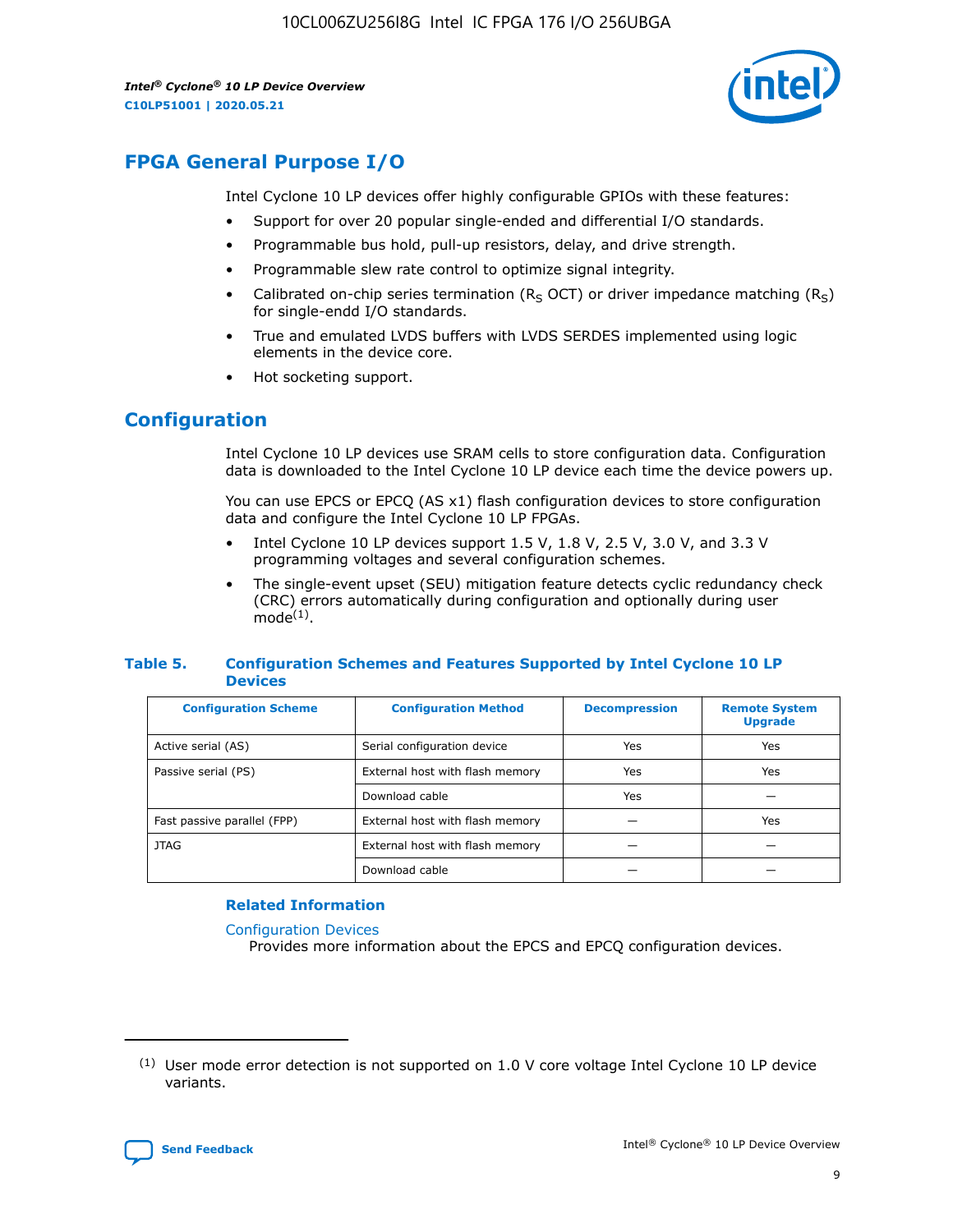10CL006ZU256I8G Intel IC FPGA 176 I/O 256UBGA



*Intel® Cyclone® 10 LP Device Overview* **C10LP51001 | 2020.05.21**

## **Power Management**

Intel Cyclone 10 LP devices are built on optimized low-power process:

- Available in two core voltage options: 1.2 V and 1.0 V
- Hot socketing compliant without needing external components or special design requirements

To accelerate your design schedule, combine Intel Intel Cyclone 10 LP FPGAs with Intel Enpirion® Power Solutions. Intel's ultra-compact and efficient Intel Enpirion PowerSoCs are ideal for meeting Intel Cyclone 10 LP power requirements. Intel Enpirion PowerSoCs integrate most of the required components to provide you fullyvalidated and straightforward solutions with up to 96% efficiency. These advantages reduce your power supply design time and allow you to focus on your IP and FPGA designs.

#### **Related Information**

#### [Enpirion Power Solutions](https://www.altera.com/products/power/devices.html)

Provides more information about Enpirion PowerSoC devices.

## **Document Revision History for Intel Cyclone 10 LP Device Overview**

| <b>Document</b><br><b>Version</b> | <b>Changes</b>                                                                                                                                                                                                                                                        |
|-----------------------------------|-----------------------------------------------------------------------------------------------------------------------------------------------------------------------------------------------------------------------------------------------------------------------|
| 2020.05.21                        | At the package plan table, added description and related information links that explain how the GPIO<br>and LVDS pins are counted.                                                                                                                                    |
| 2019.12.30                        | Added related information link to the <i>Extended Temperature Device Support</i> page that provides a list of<br>devices that support the extended temperature range, their operational speed grade, and related Intel<br>Quartus Prime settings for timing analysis. |

| <b>Date</b> | <b>Version</b> | <b>Changes</b>   |
|-------------|----------------|------------------|
| May 2017    | 2017.05.08     | Initial release. |